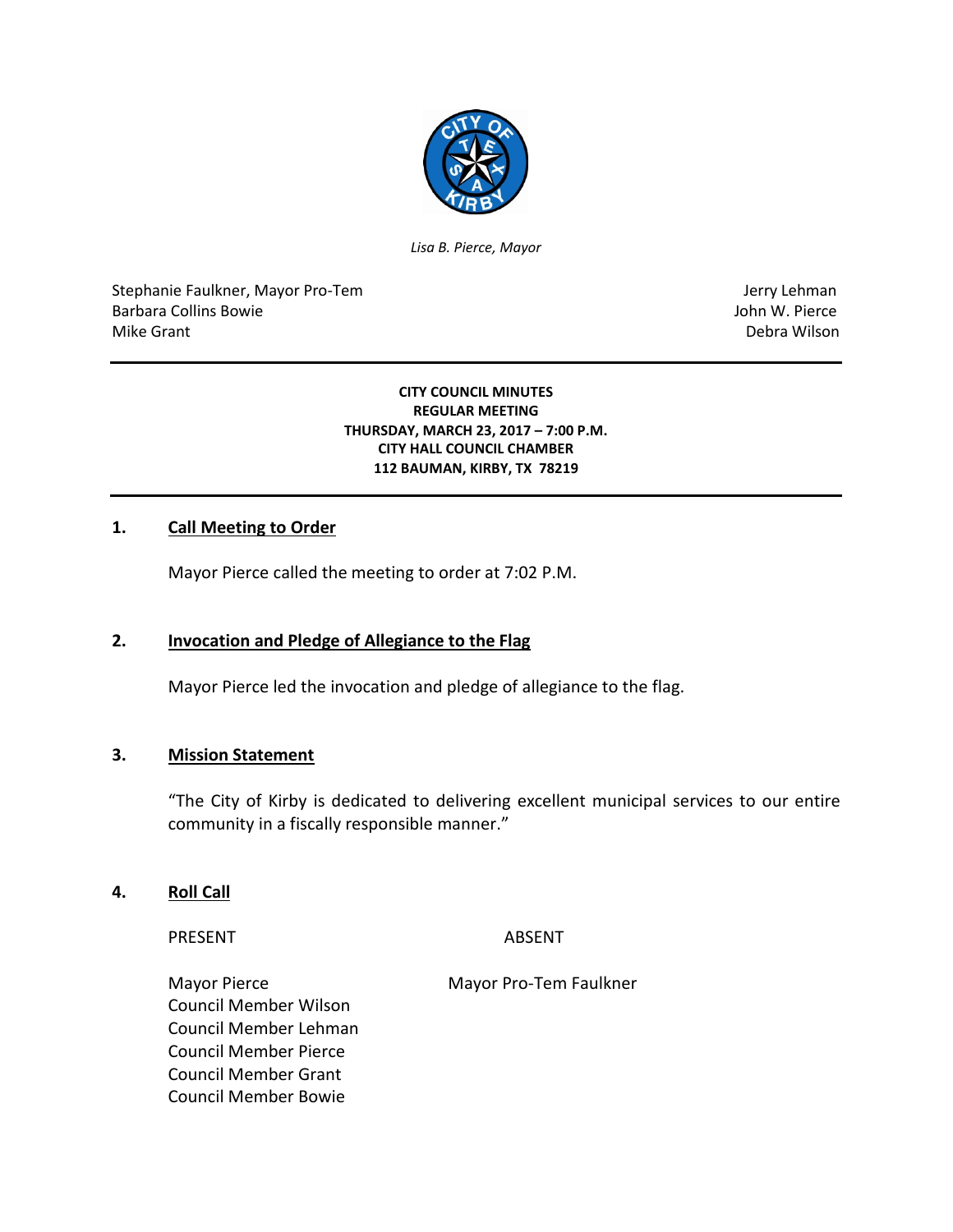### **5**. **Presentation**

# a. Proclamation - Karen Wagner 2016-2017 Varsity Boys State Basketball Championship Game

Mayor Pierce presented head coach Rodney Clark with a proclamation recognizing the Karen Wagner 2016-2017 varsity boys state basketball championship game appearance.

# **6. Citizen Participation**

1. Rothie Hackstadt – He informed Council about problems with the condition of the roads and requested speed bumps to protect people from speeders. Also, there is an empty house near to his home and there are raccoons and possums living in it.

2. Mr. Roger Harbert, Digital Display Solutions – He informed Council he would like to submit a proposal to replace the digital sign.

3. James Craig - He distributed information to the Council. He informed Council that he conducted research on the council members and the former mayor's resignation. He addressed other concerns about possible Charter violations, nepotism laws, and Code of Fair Campaign Practices, police officers pay and the crime rate.

### **7. Consent Agenda**

- a. Regular Meeting Minutes March 9, 2017
- b. Approval Of Quarterly Financial Report For Period Ending December 31, 2016
- c. Approval Of Quarterly Investment Report For Period Ending December 31, 2016
- d. Approval Of The Bexar County Election Contract For Election Services For The May 6, 2017 Election, To Include Early Voting

Council Member Wilson moved to approve the consent agenda; seconded by Council Member Grant. With all voting, "aye" the motion carried.

### **8. Public Hearing**

a. A Public Hearing To Hear A Request For Initial Zoning Of 92.8 Acres Of Land Being: (1) A 36.4 Acre Parcel Of Land Along Springfield Road, Buzz Aldrin Drive,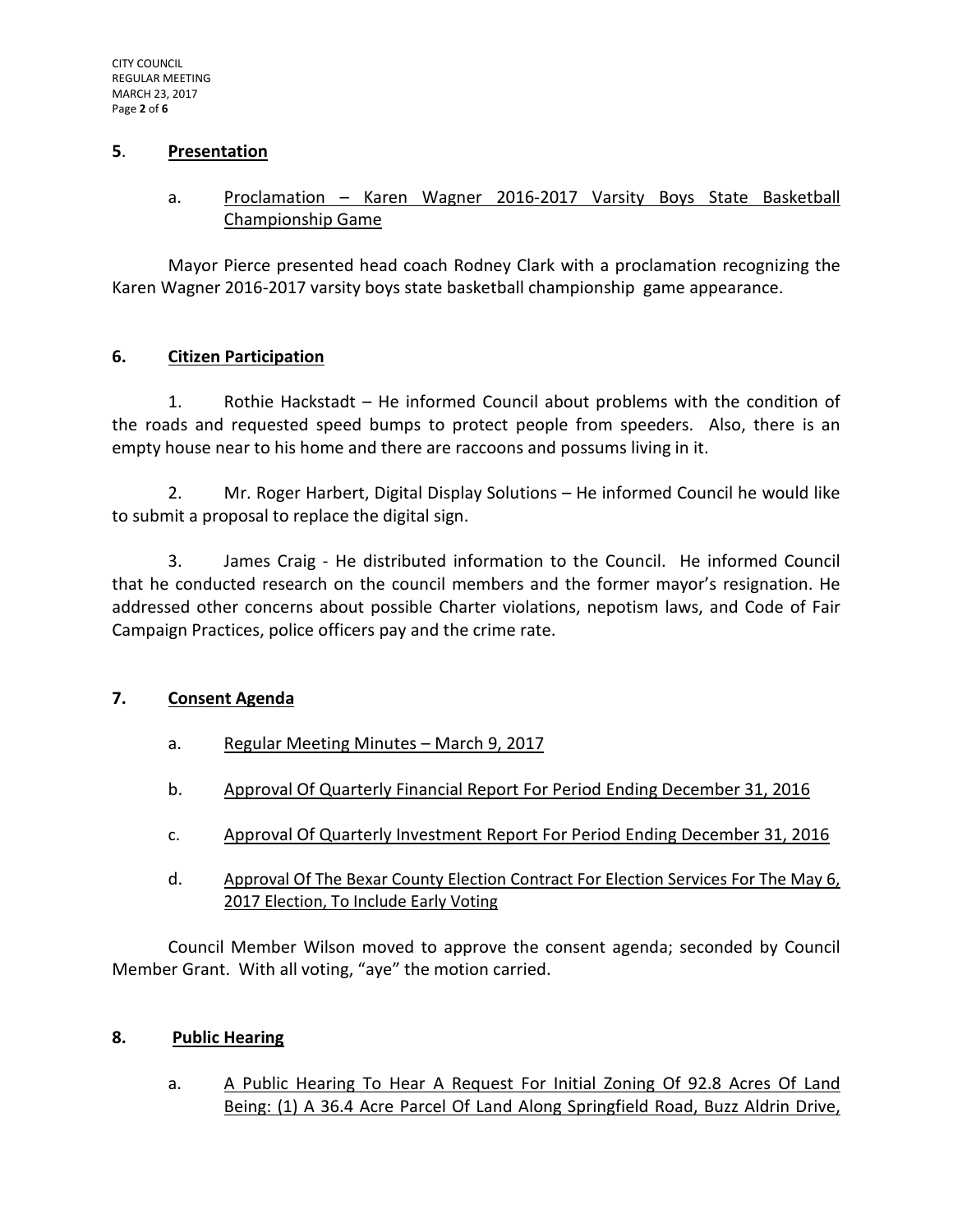Corian Glen Drive, Blue Spruce Drive, And Swann Lane, (2) A 32.3 Acre Parcel Of Land Bordered By Gibbs Sprawl Road On The North And Seguin Road (F.M. 78) on the south and including a portion of Summer Fest Drive, And (3) A 24.1 Acre Parcel Of Land Adjacent To Candlewood Park, Unit 8 On The East And Having A Northern Boundary Along Binz Engleman Road, Said 36.4 Acre Parcel, Said 32.3 Acre Parcel, And Said 24.1 Acre Parcel Being More Particularly Described By Metes And Bounds In City Of San Antonio Ordinance No. 2016-10-06-0770 Passed And Approved On October 6, 2016 (The "Subject Property").

Mayor Pierce opened the public hearing at 7:20 P.M. There being no proponents or opponents to speak, Mayor Pierce closed the public hearing at 7:21 P.M.

# **9. Discussion And Possible Action**

a. Discussion And Possible Action To Consider A Request For Initial Zoning Of 92.8 Acres Of Land Being: (1) A 36.4 Acre Parcel Of Land Along Springfield Road, Buzz Aldrin Drive, Corian Glen Drive, Blue Spruce Drive, And Swann Lane, (2) A 32.3 Acre Parcel Of Land Bordered By Gibbs Sprawl Road On The North And Seguin Road (F.M. 78) on the south and including a portion of Summer Fest Drive, And (3) A 24.1 Acre Parcel Of Land Adjacent To Candlewood Park, Unit 8 On The East And Having A Northern Boundary Along Binz Engleman Road, Said 36.4 Acre Parcel, Said 32.3 Acre Parcel, And Said 24.1 Acre Parcel Being More Particularly Described By Metes And Bounds In City Of San Antonio Ordinance No. 2016-10- 06-0770 Passed And Approved On October 6, 2016 (The "Subject Property").

Mayor Pierce asked Sam Richardson, Vice-Chairperson - Planning and Zoning Commission, to provide the Council with the Planning and Zoning Commission's recommendation.

Vice-Chairperson Richardson provided the recommendation from the Commission. The Commission recommended Exhibit 1 initial zoning be R1 single family residential, and for the one acre lot they didn't make a recommendation and will let Council decide. The remaining 15 acres they recommended the initial zoning be LI light industrial. For Exhibits 2 and 3 they recommended initial zoning LI light industrial.

City Council discussed the initial zoning for the properties.

Council Member Grant moved to direct city staff to proceed, prepare and present for Council consideration an ordinance that will establish initial zoning for Exhibit 1 north of Binz Engleman and one acre south of Binz Engleman as LI and the rest as R-1 and Exhibits 2 & 3 as LI; seconded by Council Member Lehman.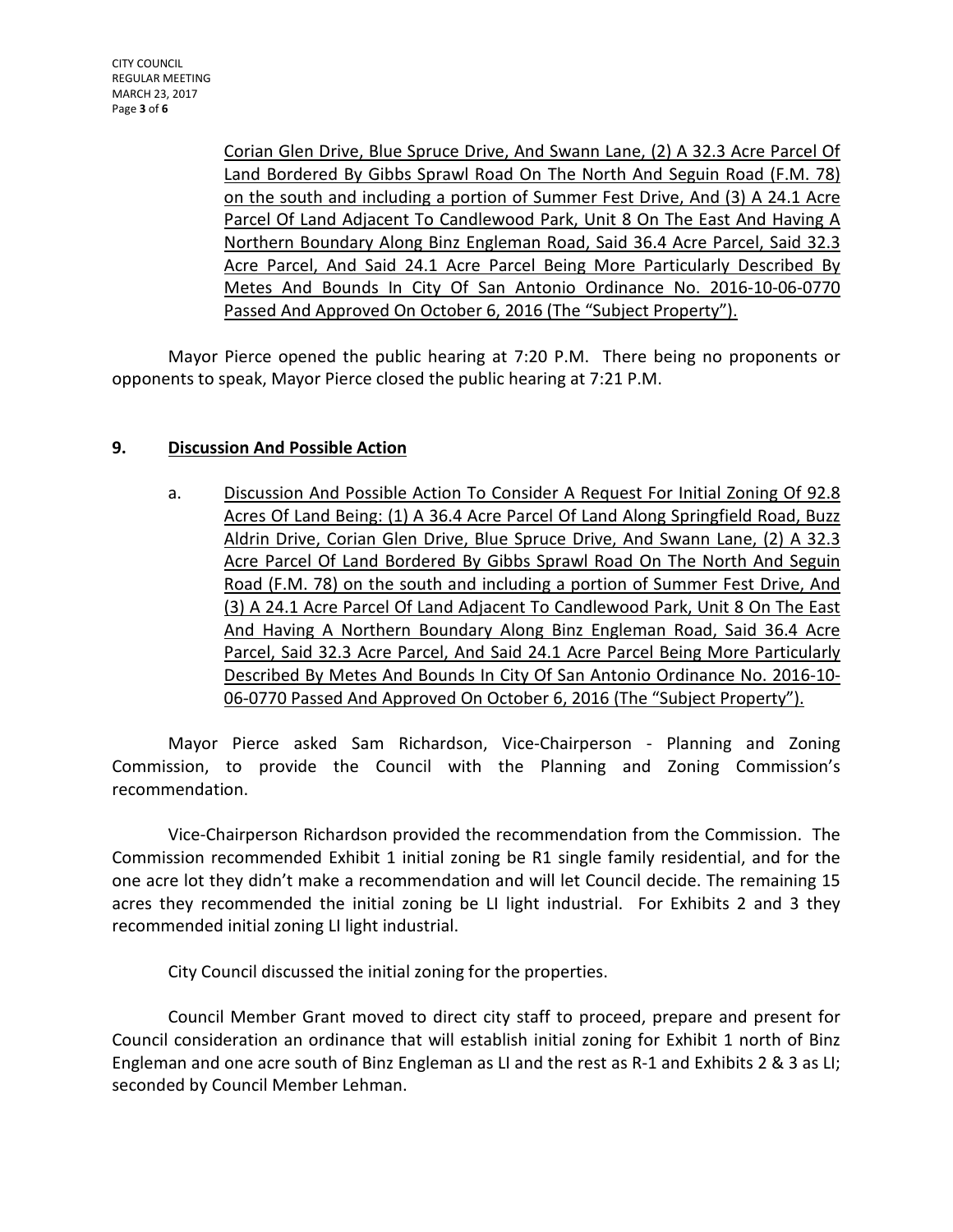With all voting, "aye" the motion carried with a 6-0 vote.

# b. Discussion And Possible Action To Consider Ford Engineering's Proposal On The Coral Mist Alley Sewer

Council Member Grant moved to accept Ford Engineering's proposal on the Coral Mist alley sewer in the amount of \$24,295.00; seconded by Council Member Wilson.

With all voting, "aye" the motion carried with a 6-0 vote.

c. Discussion And Possible Action Regarding The Binz Engleman Road Metropolitan Planning Organization Project

Mark Hill, Ford Engineering, provided an overview of the project and timeline for the Binz Engleman Road MPO project. He informed Council it's a 365 day project with an projected completion date of June 26, 2018.

d. Discussion And Possible Action Regarding The Hike & Bike Trail Metropolitan Planning Organization Project

Mark Hill, Ford Engineering, provided an overview of the project and timeline for the Hike & Bike Trail. The projected completion date is October 2017.

e. Discussion And Possible Action To Consider Amendment(s) To The Contract Adopted By Ordinance No. O-2016-783 Relating To Solid Waste Collection And Disposal And Recycling Services Within The City Of Kirby, And Authorizing The Mayor To Execute An Amendment To Such Contract

City Manager Vernon presented an overview of the current contract and options to amend the ordinance.

The Council discussed the 5% franchise fee, CPI, and billing. This item will be placed on a future Council agenda.

f. Presentation, Discussion And Possible Action Regarding 2017 Municipal Swimming Pool Plans

Dean Midlick, Programs Coordinator, presented an overview of the upcoming pool season. Opening Day for the pool is May 27, 2017 at noon.

There was discussion addressing the dates the pool will be closed and Council concurred the pool will be closed on Monday and Tuesday.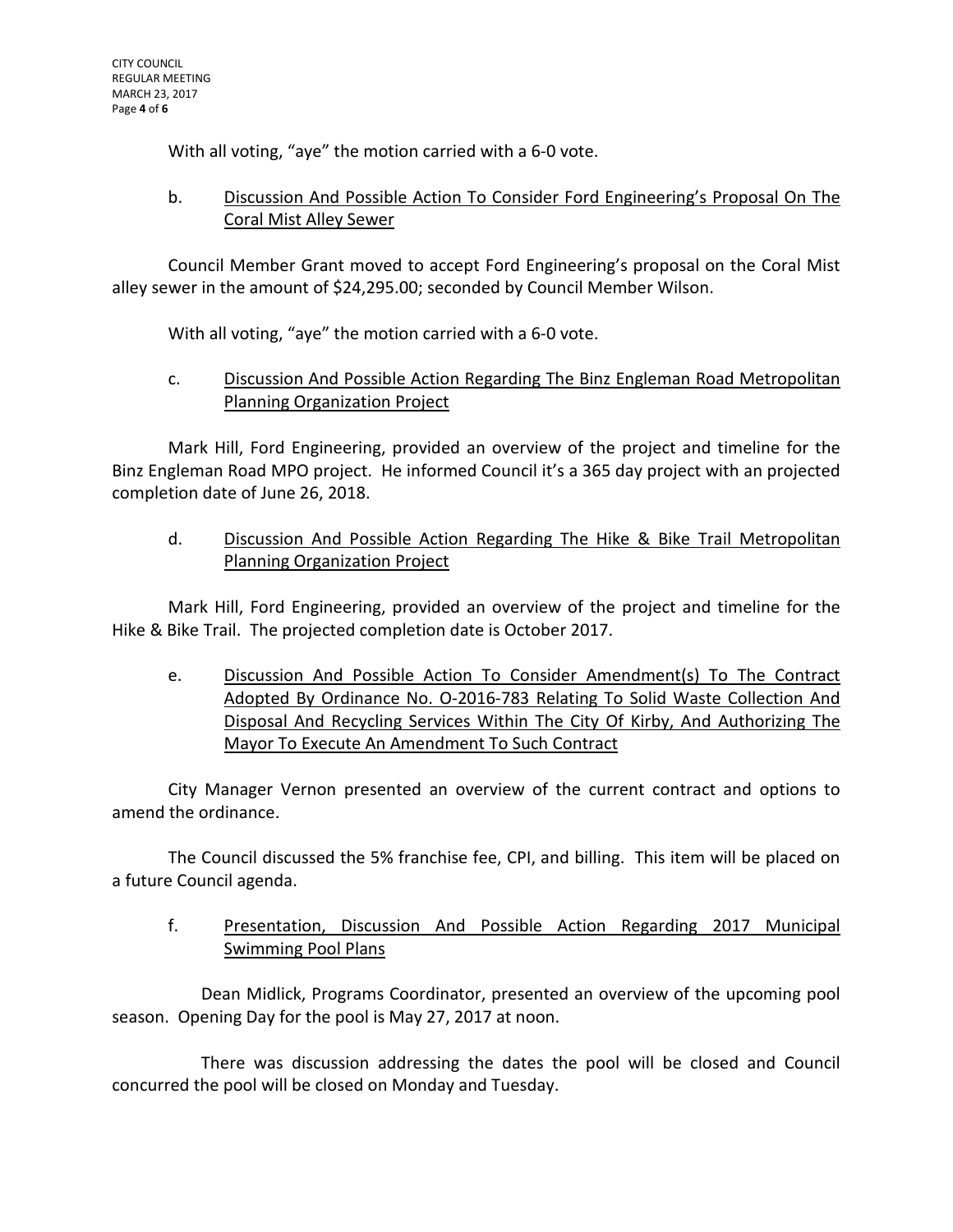# g. Discussion And Possible Action To Consider Appointing A Member To the Economic Development Committee To Fill A Vacancy

Mayor Pierce asked applicant Mr. William Carlisle to explain why he wanted to be a member of the Economic Development Committee.

Mr. Carlisle informed Council he wants to be more involved with the community and economic development coincides with his business experience.

Council Member Lehman moved to appoint William Carlisle as an Economic Development Committee member; seconded by Council Member Grant.

With all voting, "aye" the motion carried with a 6-0 vote.

h. Receive And Take Possible Action On The Annual Kirby Police Department Contact Report In Reference To Racial Profiling, Chief Kevin Bois

Chief Bois presented the 2016 Racial Profiling Comparative and informed Council there was not any evidence of racial profiling or violation of the law in the police department.

### **10. Requests and Announcements**

a. Requests By Mayor And Council Members For Items To Be Placed On Future City Council Agendas And Announcements On City Events/Community Interests

Council Member Bowie - She asked that the Senior Center be placed on the April 13 agenda.

Council Member Wilson - She thanked staff for the new park equipment at John Sterling.

Council Member Grant - He thanked everyone for attending to the meeting and requested the digital sign be placed on the next agenda.

Mayor Pierce – She thanked everyone for attending the meeting. She said she's excited about the Economic Development Committee moving forward. The Pryor Smith Playground is a beautiful area. She dispelled rumors by assuring the residents that the City is not bankrupt, the fire department and police department are not going to be disbanded, and the Senior Center manager has a very good rapport with city staff and they will work to improve the Senior Center. She said she wants to see our city come together and communicate. She said communication and transparency are very important. She asked that if anyone knows